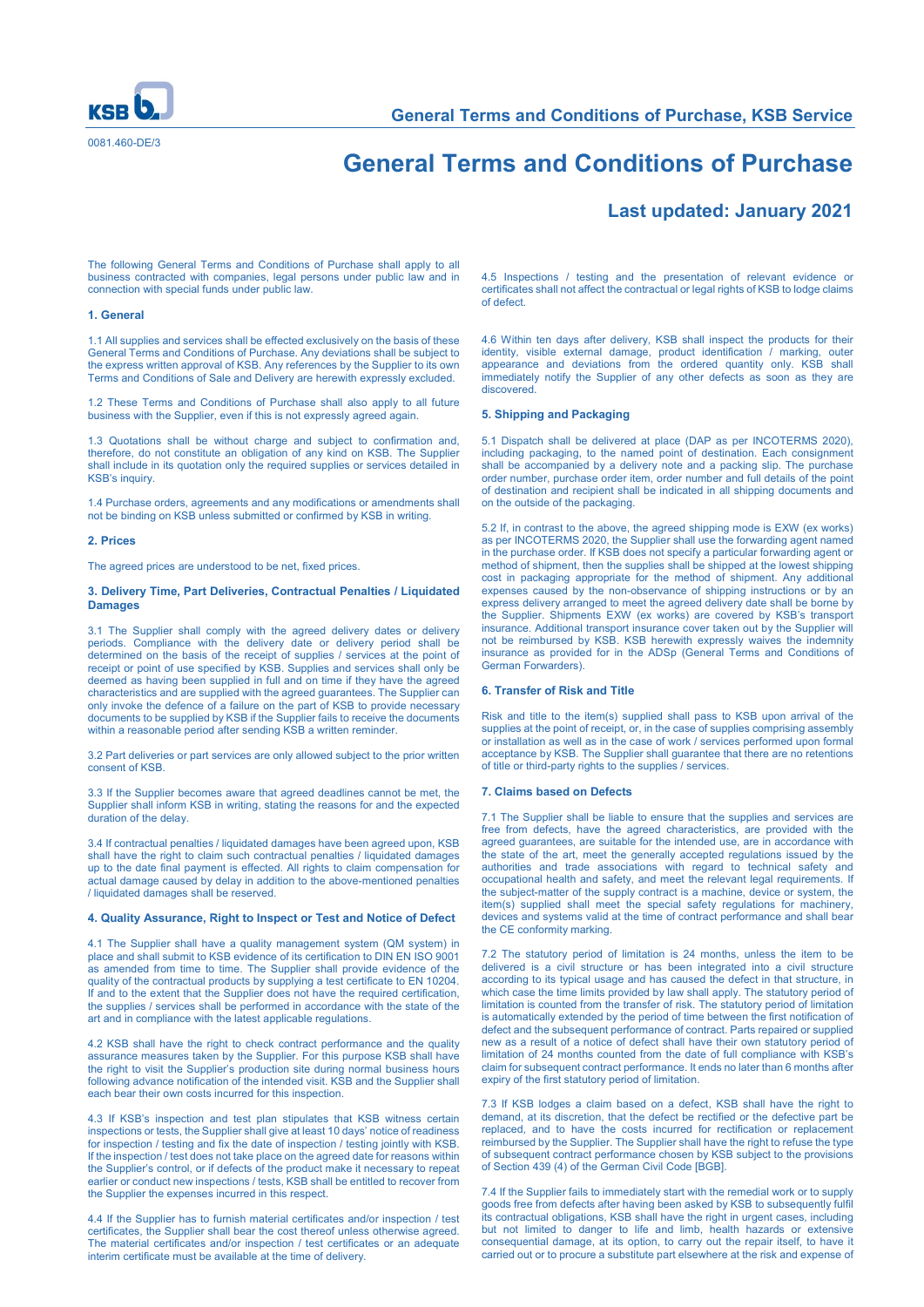

the Supplier. If subsequent contract performance within a reasonable period of time is not feasible, unsuccessful or cannot reasonably be expected, KSB shall have the right to demand withdrawal from the contract or a purchase price reduction as provided by law. In addition, KSB reserves the right to claim damages as provided by law.

7.5 In dealing with the subsequent fulfilment of its contractual commitments, the Supplier shall make every effort to complete the task in accordance with KSB's company interests. The Supplier's liability for defects shall also cover the cost of preliminary work incurred by KSB as a result of processing the items supplied before discovering the defect, as well as the cost incurred for identifying any defect(s).

#### **8. Insurance and Liability, Including Product Liability**

8.1 The Supplier shall take out and maintain, at its expense, adequate liability insurance cover for damage within its own or its agents' sphere of responsibility. Evidence of the amount insured for each damage event shall be provided at KSB's request. The Supplier's contractual or legal liability – on whatever legal grounds – shall in no way be affected by the scope and amount of insurance cover.

8.2 The Supplier shall indemnify and hold harmless KSB from and against any and all third-party claims based on extra-contractual product liability if and to the extent that the damage has been caused by a defect of the contractual products delivered by the Supplier or its sub-supplier(s). If and to the extent that the cause of damage falls within the sphere of responsibility of the Supplier or one of its sub-suppliers, the burden of proof shall be on the Supplier. All expenses and costs, including the cost of a precautionary recall action, shall be for account of the Supplier

#### **9. Withdrawal from the Contract**

KSB reserves the right to withdraw from this contract in whole or in part if the Supplier ceases its payments or becomes insolvent and is in default with regard to its contractual performance hereunder. KSB shall also have the right to withdraw from the contract without the conditions for a delay in performance prevailing, if it is of vital importance for KSB to be able to rely on performance by the Supplier prior to the performance due date for reasons of long-term further commitments in connection with the ordered goods, and if it would, therefore, be unreasonable for KSB to have to wait until the delay in contract performance becomes fact.

#### **10. Patterns, Tools, Documents and Confidentiality**

10.1 The Supplier shall supply any drawings, plans, calculations or any other documents to be provided to KSB hereunder in the agreed number of copies in due time so that the contractual periods of time provided for fulfilment of the contract can be met.

10.2 KSB's release of any of the said documents shall in no way affect the Supplier's scope of responsibilities.

10.3 Patterns, samples, tools and other manufacturing means and materials, as well as drawings, plans, calculations and any other documents directly or indirectly placed at the Supplier's disposal by KSB or created by the Supplier on behalf and for account of KSB, are and shall remain the exclusive property of KSB. The Supplier shall only use these manufacturing means and documents for the purpose of fulfilling this contract and shall not disclose them or make them available to any third party without the consent of KSB.

10.4 The Supplier shall return to KSB or, at KSB's request, destroy all patterns, samples, tools and any other manufacturing means or materials placed at the Supplier's disposal or fabricated by the Supplier according to KSB's special instructions, as well as all drawings, plans, calculations and any other documentation, including all copies and samples made. The Supplier shall have no right of retention.

10.5 The Supplier shall keep confidential and otherwise protect from disclosure confidential information and any other knowledge about production and/or business processes at KSB acquired in the course of the contract's performance or gained in connection therewith, and to observe the copyright of KSB.

#### **11. Invoice and Payment**

11.1 Invoices shall be submitted to KSB as PDF file by e-mail, alternative submittal by post is acceptable. Invoices shall include KSB's purchase order number and the line item number as well as all information required for VAT purposes. If, in exceptional cases, an invoice does not refer to a purchase order, the KSB employee placing the order must be listed as the contact **person** 

11.2 KSB shall be entitled to reject invoices not complying with the above requirements.

11.3 Payment terms shall be counted from the date of receipt of the goods (or from the date of performance in the case of services) and from the date of

receipt by KSB of the invoice complying with the above requirements. If the automatic credit memo procedure is applied, payment terms shall be counted from the date entered as the date of receipt of the goods.

11.4 Payment shall be made subject to KSB's inspection of the supplies or services supplied hereunder to establish whether they are free from defects, including but not limited to defects in respect of accuracy, quantity supplied and adequacy for the intended use as stipulated in the contract.

11.5 The fact that payments are made shall neither be interpreted as acceptance by KSB of any conditions and prices, nor shall it affect KSB's right to lodge claims based on defects.

11.6 Any entitlement of KSB to invoice correction shall be barred by the statute of limitations after ten years from the date of invoice.

#### **12. Infringement of Industrial Property Rights**

The Supplier shall ensure that KSB does not infringe on the industrial property rights of third parties by using the supplies and services supplied hereunder. The Supplier shall indemnify and hold harmless KSB from and against any and all claims involving the infringement or alleged infringement of industrial property rights. Licence fees, expenses or costs incurred by KSB for avoiding or eliminating any infringement on an industrial property right shall be for account of the Supplier.

# **13. Right of Retention, Set-off and Assignment**

13.1 KSB shall be entitled to offset payments and to exercise its right to refuse performance on the grounds of counter-claims, even if these originate from a different legal transaction. The Supplier herewith agrees that KSB's right to offset payments and to exercise its right to refuse performance shall also apply, if the counter-claim has been lodged by one of the KSB Group companies. KSB shall, on request, send the Supplier a list of all companies that are part of the KSB Group.

13.2 The Supplier shall not be entitled to assign its contractual claims, neither in whole nor in part, to third parties without the prior written consent of KSB.

#### **14. Sub-suppliers**

The Supplier agrees not to transfer all or part of the performance of the purchase order to third parties without the prior written consent of KSB.

#### **15. Advertising**

The Supplier shall disclose the existing business relations with KSB only with KSB's prior written consent.

### **16. Compliance**

16.1 As laid down in its Code of Conduct, KSB and its employees are committed to professional and honest behaviour, which includes compliance with legal requirements and ethical standards. KSB expects similar behaviour from its Suppliers and other business partners. In the event of violations of statutory provisions by the Supplier, especially those involving corrupt or fraudulent acts, KSB shall be entitled to terminate the contract immediately and without notice. The right to claim damages is reserved.

16.2 The Supplier agrees to comply with the relevant statutory regulations for dealing with employees, environmental protection and occupational health and safety, and when carrying out its activities to continuously reduce the adverse effects on human health and the environment.

#### **17. Foreign Trade (Export Control and Customs)**

The Supplier shall inform KSB immediately upon receipt of order and in case of changes of any information required by KSB to comply with all foreign trade regulations in case of imports, exports and re-exports, including but not limited to

- the export list number in accordance with Annex AL of the German Foreign Trade and Payments Regulation (Außenwirtschaftsverordnung) as well as the control list item in accordance with the annexes of the EU Dual-Use Regulation,
- the Export Control Classification Number in accordance with the U.S. Commerce Control List (ECCN),
- the control list item including temporary control lists or individual decrees – in accordance with the Export Control Law of the People's Republic of China as well as related end-user declarations,
- the statistical commodity code (HS code),
- the country of origin (non-preferential origin) and, if required by KSB, the Supplier's declarations on preferential origin (for European suppliers) or preferential certificates (for non-European suppliers).